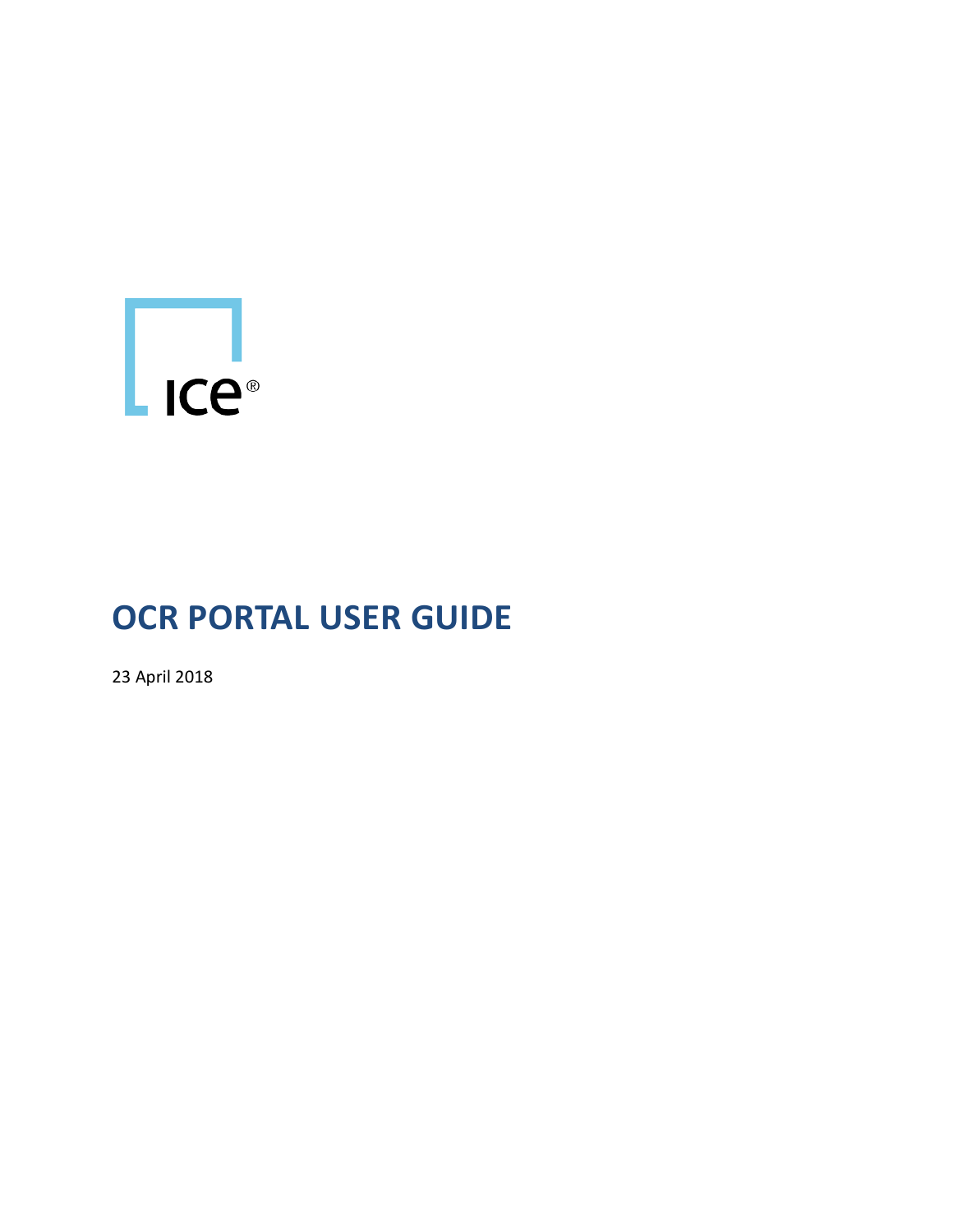#### **Introduction**

This guidance document will assist Reporting Firms to submit new OCR forms, add traders, companies, contacts, accounts, and other required information. The OCR Portal is accessible at *[https://www.theice.com](https://www.theice.com/)* by navigating to the "Login" link, and selecting "OCR" from the dropdown. A test version of the Portal (or UAT environment) is accessible in the same fashion at *[https://uat1.theice.com](https://uat1.theice.com/)*. Please ensure test submissions are submitted to the UAT environment only.

## **1. New Form 102-A Submission**

| Welcome kstrack! |                                                                     |                                                          |                           |                       | OCR version 1.8.0-SNAPSHOT |
|------------------|---------------------------------------------------------------------|----------------------------------------------------------|---------------------------|-----------------------|----------------------------|
|                  |                                                                     |                                                          | <b>Recent Submissions</b> |                       | Refresh                    |
| Name             | Channel                                                             | Account                                                  | Reporting Firm            | Date/Time             | Status                     |
|                  |                                                                     |                                                          |                           |                       |                            |
|                  |                                                                     |                                                          |                           |                       |                            |
|                  |                                                                     |                                                          |                           |                       |                            |
|                  |                                                                     |                                                          | <b>New Submissions</b>    |                       |                            |
|                  | Form 102-A                                                          |                                                          |                           |                       |                            |
| 1                |                                                                     | reporting of a Special Account.                          |                           |                       |                            |
|                  | Form 102-B                                                          | Identification & reporting of a Volume Threshold Account |                           |                       |                            |
|                  | Form 102-S<br>Identification & reporting of a Consolidated Account. |                                                          |                           |                       |                            |
|                  | Upload XML File                                                     |                                                          |                           |                       |                            |
|                  | Upload an XML file for processing                                   |                                                          |                           |                       |                            |
|                  |                                                                     |                                                          |                           | <b>Exceptions Log</b> |                            |
|                  |                                                                     | <b>View/Edit Previously Submitted Data</b>               |                           |                       |                            |
|                  | <b>Reporting Firm Details</b>                                       |                                                          | <b>Entities</b>           |                       |                            |

Once logged into the OCR Portal, you will see the following screen:

1. In order to submit new or change previously entered identification information for position accounts ("Special Account"), please select the Form 102A link highlighted above.

# **1.1 Assign the Reporting Firm**

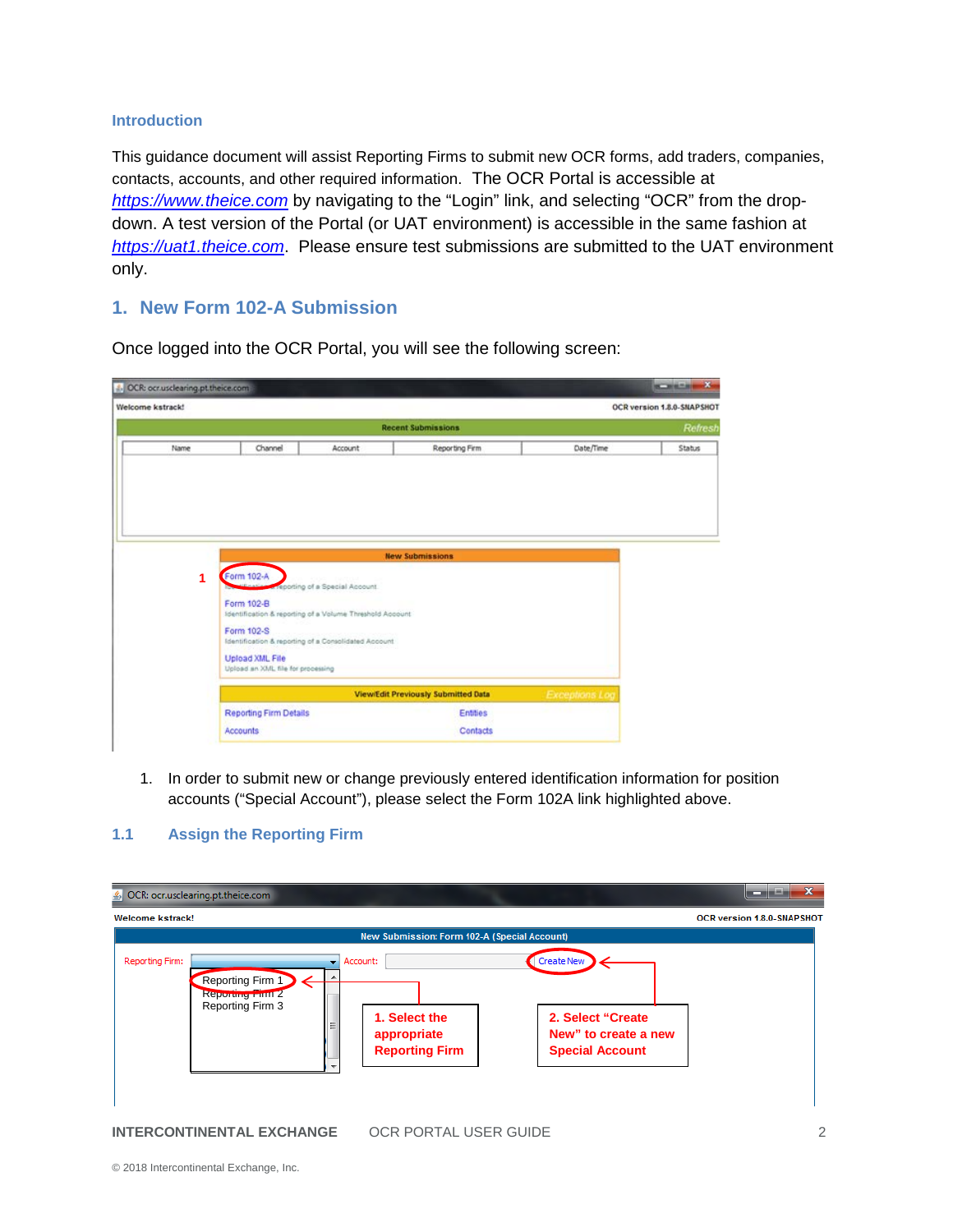- 1. Select the appropriate Reporting Firm from the list. *Note: Most users will see only one Reporting Firm listed, unless they have been permissioned to submit on behalf of multiple Reporting Firms. The user should select the Reporting Firm which is holding the Special Account.*
- 2. Once the Reporting Firm is chosen, select "Create New" to create a new Special Account.

# **2. New Special Account**

|   | $\frac{d}{dx}$ OCR: ocr.usclearing.pt.theice.com                                                                                                        | أدكراهم<br>$\mathbf{x}$    |
|---|---------------------------------------------------------------------------------------------------------------------------------------------------------|----------------------------|
|   | Welcome kstrack!                                                                                                                                        | OCR version 1.8.0-SNAPSHOT |
|   | <b>Add a New Account</b>                                                                                                                                |                            |
| 1 | Account Number: 12345<br>Omnibus<br>$\sqrt{ }$ Special 2                                                                                                |                            |
| 3 | Account Name: Trading Firm ABC<br>Account Type:   special account<br><b>Account Class:</b><br>$\boldsymbol{4}$<br>$\cdot$<br>$\mathcal{R}^{\text{int}}$ |                            |
|   | <b>Create New Entity</b><br>Add<br>Pick an Entity Name: Select<br>Origination: Select<br>$\cdot$<br>6<br>$\overline{\phantom{a}}$                       |                            |
|   | 5                                                                                                                                                       |                            |
|   | Reporting Firm 1<br><b>Reporting Firm</b>                                                                                                               |                            |
|   | <b>Related Entities</b>                                                                                                                                 |                            |
|   | Controller<br>Omnibus Originator<br><b>Selected Contacts</b><br>Name<br>Type<br>Owner                                                                   |                            |
|   |                                                                                                                                                         |                            |
|   |                                                                                                                                                         |                            |
|   |                                                                                                                                                         |                            |
|   |                                                                                                                                                         |                            |
|   | <b>Back</b><br>Save                                                                                                                                     |                            |

- 1. Enter the Special Account which has been/will be submitted on the Large Trader file submission. (In this case, we have entered in an example of 12345.)
- 2. By default, Special Account is selected as the Account Type. See the Omnibus Account section for information on submitting Omnibus Accounts.
- 3. Select the Account Class of either House or Customer
- 4. Enter the Account Name (i.e. Trading Firm ABC)
- 5. If an owner or controller of the Account has previously been entered, select it from the "Pick an Entity Name" drop down. If a new entity is needed, select "Create New Entity" and follow the steps in the next section.
- 6. Select the appropriate Origination type from Control, Omnibus, Owner, Ownership and Control. (e.g. the most common is "Ownership and Control")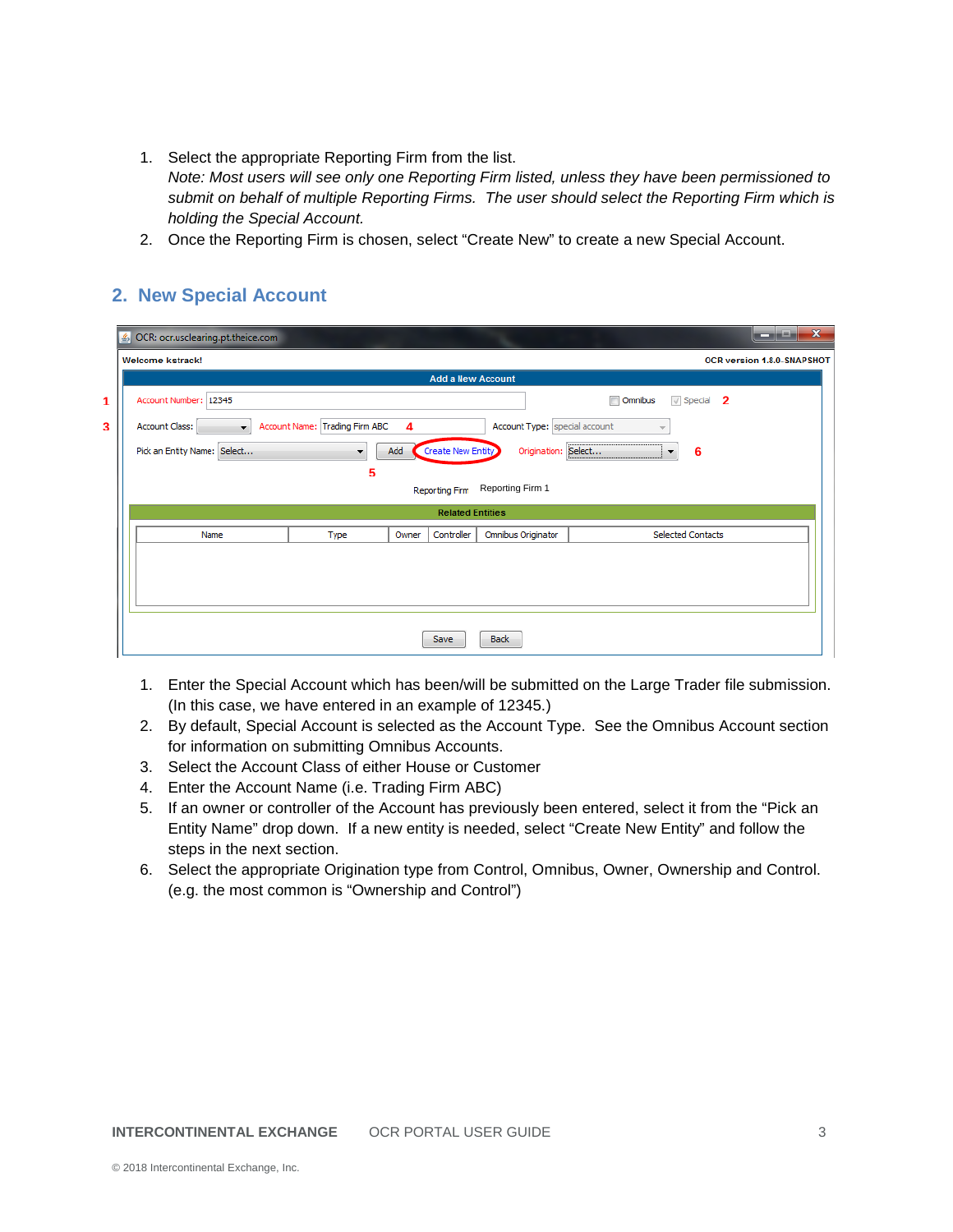#### **2.1 Create a New Entity**

|   | OCR: ocr.usclearing.pt.theice.com<br>₹ | $\mathbf{x}$<br>والمراسب                                                                                                                                |  |  |  |  |  |
|---|----------------------------------------|---------------------------------------------------------------------------------------------------------------------------------------------------------|--|--|--|--|--|
|   | <b>Welcome kstrack!</b>                | OCR version 1.8.0-SNAPSHOT                                                                                                                              |  |  |  |  |  |
|   |                                        | <b>Entity Details</b>                                                                                                                                   |  |  |  |  |  |
| 1 | Type:                                  | <b>V</b> Controller<br>legal entity<br>V Owner<br>Omnibus Originator<br>۰<br>Reporter<br>$\overline{2}$                                                 |  |  |  |  |  |
| 3 | Legal Entity Name:                     | *Select Owner, Controller, or Omnibus Originator<br><b>Trading Firm ABC</b>                                                                             |  |  |  |  |  |
| 4 | Street:                                | 123 Main St                                                                                                                                             |  |  |  |  |  |
|   | City:                                  | <b>NY</b><br>State:<br>Yourtown                                                                                                                         |  |  |  |  |  |
|   | Country:                               | United States of America<br>10011<br>Postal Code:                                                                                                       |  |  |  |  |  |
| 5 | NFA ID:                                | LEIS<br>549300UF4R84F48NCH34                                                                                                                            |  |  |  |  |  |
| 6 | Website:                               | www.tradingfirmabc.com<br>*Enter a Legal Entity Name, NFA ID, or LEI                                                                                    |  |  |  |  |  |
| 7 | $\Box$ FCM<br>$\Box$ CM                | $\triangledown$ Other<br>Other Description: Proprietary Trading Firm<br>Swap Dealer<br>$\Box$ FB                                                        |  |  |  |  |  |
| 8 | Client Reporting Issue:                | All trading account controller information is available and reported on form<br>$\blacksquare$<br>Foreign Privacy Exception<br>$\overline{\phantom{a}}$ |  |  |  |  |  |
|   |                                        | Select contacts for this account:                                                                                                                       |  |  |  |  |  |
|   |                                        | <b>Available Contacts:</b><br>Selected Contacts:                                                                                                        |  |  |  |  |  |
|   |                                        | Add                                                                                                                                                     |  |  |  |  |  |
|   |                                        | >>                                                                                                                                                      |  |  |  |  |  |
|   | Remove                                 |                                                                                                                                                         |  |  |  |  |  |
|   |                                        | <<                                                                                                                                                      |  |  |  |  |  |
|   |                                        |                                                                                                                                                         |  |  |  |  |  |
|   |                                        | Create a New Contact<br>g                                                                                                                               |  |  |  |  |  |
|   |                                        | <b>Back</b><br>Save                                                                                                                                     |  |  |  |  |  |

- 1. Select the Type of Entity (Legal Entity or Natural Person)
- 2. Select whether the Entity is an Owner, Controller or Omnibus Originator
- 3. Enter the Name of the Entity (e.g. Trading Firm ABC)
- 4. Enter the address of the Entity
- 5. Enter the NFA ID or LEI if applicable
- 6. Enter the website for the Entity if available
- 7. If the Entity is a firm, check the type of firm (FCM = Futures Commission Merchant;  $CM =$ Clearing Member; FB = Foreign Broker; Swap Dealer; Other). If the Entity is a Natural Person, select "Other".
- 8. Select whether the any of the requested information is unavailable due to a Foreign Privacy Exception.
- 9. Add a contact for the Entity. If a new contact is needed, select "Create a New Contact".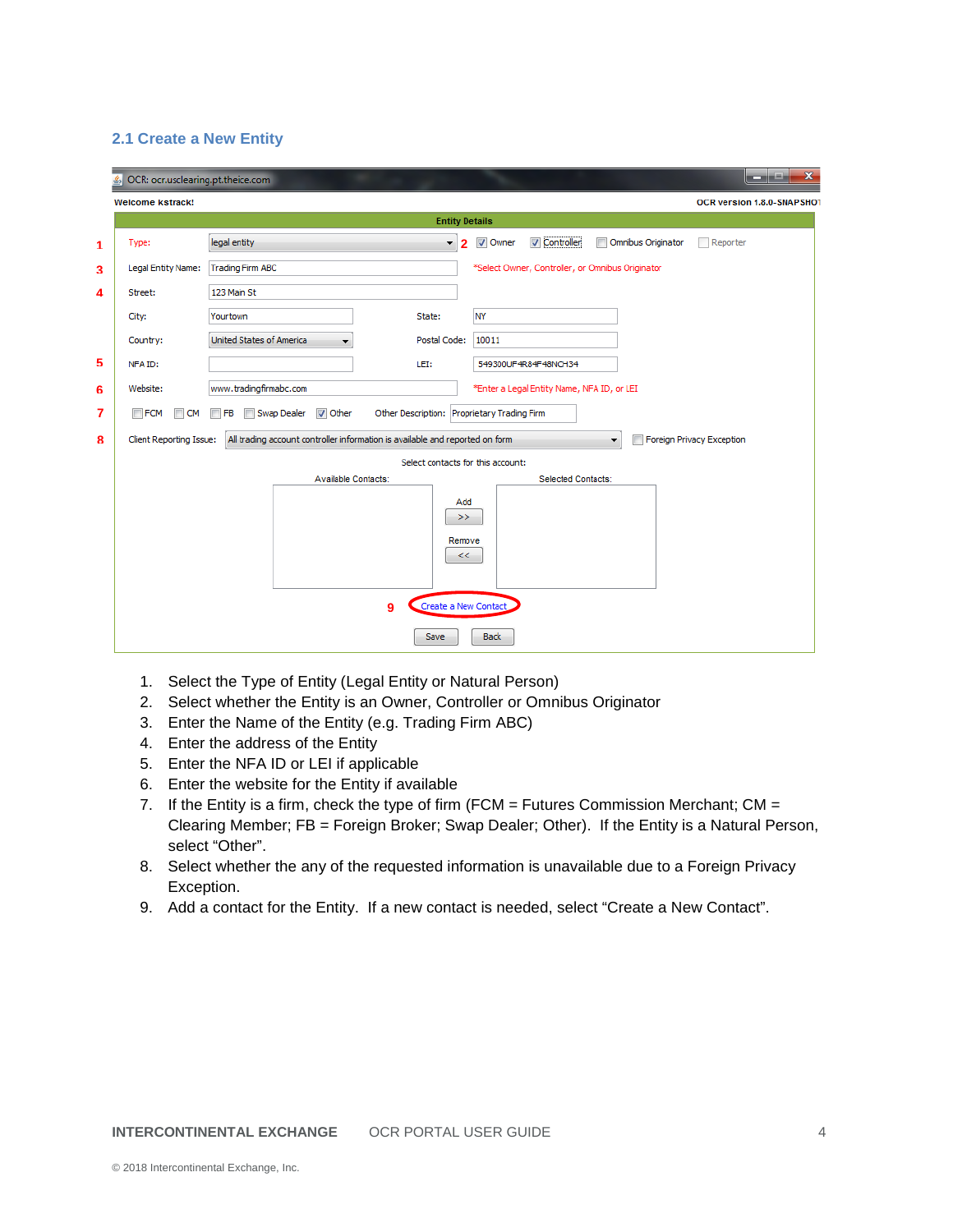#### **2.2 New Contact**

|                | OCR: ocr.usclearing.pt.theice.com |                         |                           |                               | $\mathbf{x}$<br>نغارهم     |
|----------------|-----------------------------------|-------------------------|---------------------------|-------------------------------|----------------------------|
|                | <b>Welcome kstrack!</b>           |                         |                           |                               | OCR version 1.8.0-SNAPSHOT |
|                |                                   |                         | <b>Create New Contact</b> |                               |                            |
| 1              | First Name:                       | John                    | Last Name:                | Smith                         |                            |
|                | Middle Name:                      |                         |                           |                               |                            |
| $\overline{2}$ | Job Title:                        | President               | Relationship:             |                               |                            |
| 3              | Phone:                            | 212-748-4000            | Email:                    | john.smith@tradingfirmabc.com |                            |
| 4              | Employer:                         | <b>Trading Firm ABC</b> | Name Suffix:              |                               |                            |
| 5.             | Employer NFA Id:                  |                         | Employer LEI:             | 549300UF4R84F48NCH34          |                            |
|                |                                   |                         |                           |                               |                            |
|                |                                   | 6<br>Save               | <b>Back</b>               |                               |                            |

- 1. Enter a First and Last Name for the contact, Middle Name is optional.
- 2. Enter the Job Title and/or Relationship to the firm
- 3. Enter the phone number and email address
- 4. Enter the contact's Employer
- 5. Enter the individual's NFA ID (if applicable) and their Employer's LEI if available
- 6. Select Save once all required information is entered

#### **2.3 Confirm Your Entries**

| Soldier OCR: ocr.usclearing.pt.theice.com | والأكرادهم<br>$\mathbf{x}$                                                                                                                   |  |  |  |  |  |
|-------------------------------------------|----------------------------------------------------------------------------------------------------------------------------------------------|--|--|--|--|--|
| <b>Welcome kstrack!</b>                   | OCR version 1.8.0-SNAPSHOT                                                                                                                   |  |  |  |  |  |
|                                           | <b>Entity Details</b>                                                                                                                        |  |  |  |  |  |
| Type:                                     | legal entity<br>V Owner<br><b>V</b> Controller<br>Omnibus Originator<br>$\overline{\phantom{a}}$<br>Reporter<br>۰                            |  |  |  |  |  |
| Legal Entity Name:                        | <b>Trading Firm ABC</b><br>*Select Owner, Controller, or Omnibus Originator                                                                  |  |  |  |  |  |
| Street:                                   | 123 Main St                                                                                                                                  |  |  |  |  |  |
| City:                                     | <b>NY</b><br>State:<br>Yourtown                                                                                                              |  |  |  |  |  |
| Country:                                  | <b>United States of America</b><br>Postal Code:<br>10011<br>▼                                                                                |  |  |  |  |  |
| NFA ID:                                   | LEI:<br>549300UF4R84F48NCH34                                                                                                                 |  |  |  |  |  |
| Website:                                  | www.tradingfirmabc.com<br>*Enter a Legal Entity Name, NFA ID, or LEI                                                                         |  |  |  |  |  |
| $\Box$ FCM<br>$\Box$ CM                   | Other Description: Proprietary Trading Firm<br>$\sqrt{ }$ Other<br>Swap Dealer<br><b>FB</b>                                                  |  |  |  |  |  |
| <b>Client Reporting Issue:</b>            | All trading account controller information is available and reported on form<br><b>Foreign Privacy Exception</b><br>$\overline{\phantom{a}}$ |  |  |  |  |  |
|                                           | Select contacts for this account:                                                                                                            |  |  |  |  |  |
|                                           | Available Contacts:<br><b>Selected Contacts:</b><br>1<br>Iohn Smith<br>Add                                                                   |  |  |  |  |  |
|                                           | >>                                                                                                                                           |  |  |  |  |  |
|                                           | Remove                                                                                                                                       |  |  |  |  |  |
|                                           | <<                                                                                                                                           |  |  |  |  |  |
|                                           |                                                                                                                                              |  |  |  |  |  |
|                                           | <b>Create a New Contact</b>                                                                                                                  |  |  |  |  |  |
|                                           | $\overline{2}$<br><b>Back</b><br>Save                                                                                                        |  |  |  |  |  |

**INTERCONTINENTAL EXCHANGE OCR PORTAL USER GUIDE 5**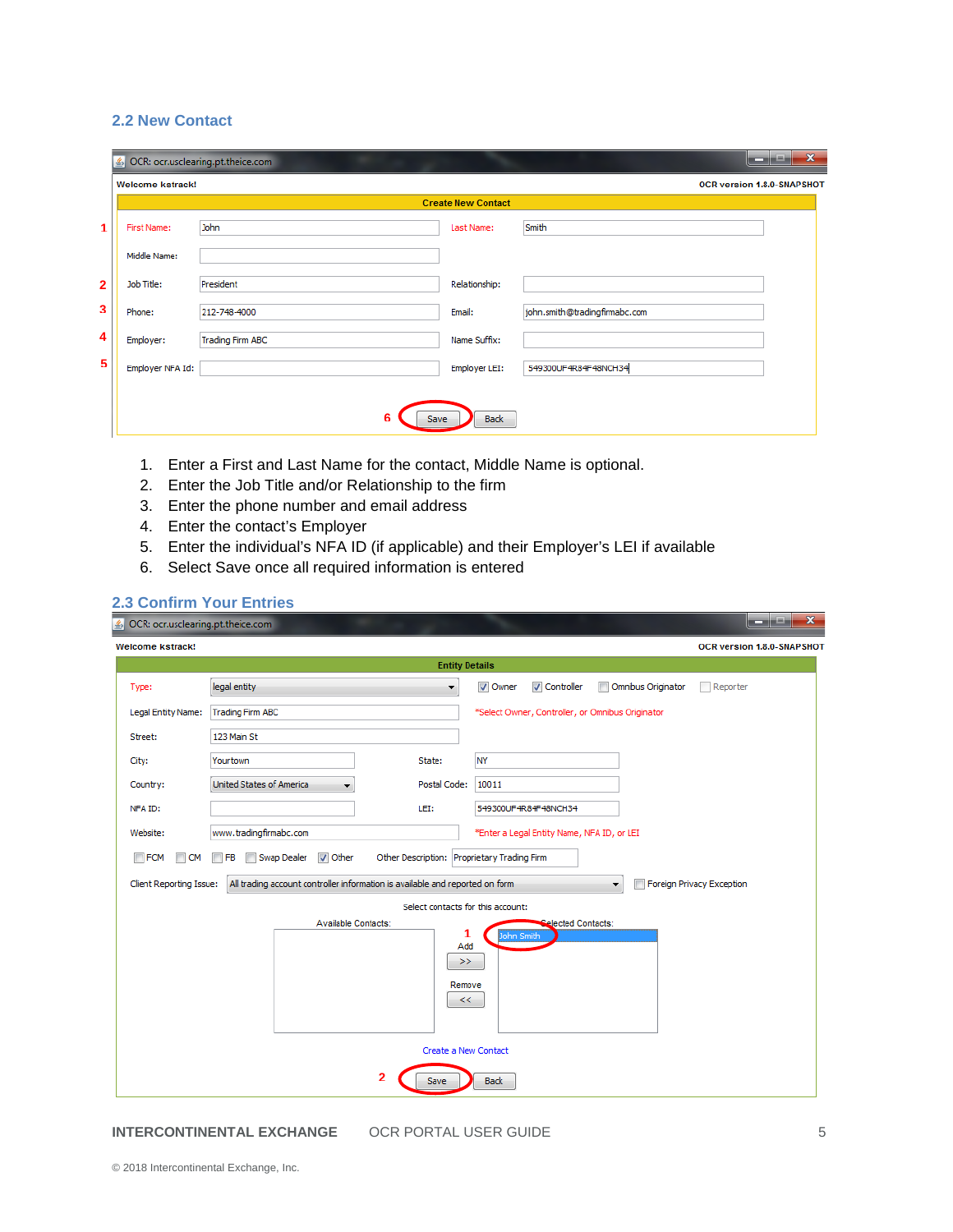- 1. You will see your new contact has now been added to the Selected Contacts section of the New Entity screen.
- 2. Select "Save" to save the details for the New Entity

| $\mathbf{x}$<br>أتلطش والتناسب<br>OCR: ocr.usclearing.pt.theice.com                          |                                            |                          |                    |                                    |   |  |  |
|----------------------------------------------------------------------------------------------|--------------------------------------------|--------------------------|--------------------|------------------------------------|---|--|--|
| Welcome kstrack!<br><b>OCR version 1.8.0-SNAPSHOT</b>                                        |                                            |                          |                    |                                    |   |  |  |
| <b>Add a New Account</b>                                                                     |                                            |                          |                    |                                    |   |  |  |
| Account Number: 12345                                                                        |                                            |                          |                    | Omnibus<br>$\sqrt{ }$ Special      |   |  |  |
| Account Name: Trading Firm ABC<br>Account Type: special account<br>Account Class: customer v |                                            |                          |                    |                                    |   |  |  |
| Pick an Entity Name: Trading Firm ABC                                                        | Add<br>▼                                   | <b>Create New Entity</b> |                    | Origination: ownership and control |   |  |  |
|                                                                                              | Reporting Firm 1<br><b>Reporting Firm:</b> |                          |                    |                                    |   |  |  |
|                                                                                              |                                            | <b>Related Entities</b>  |                    |                                    |   |  |  |
| Name                                                                                         | Type<br>Owner                              | Controller               | Omnibus Originator | <b>Selected Contacts</b>           |   |  |  |
| <b>Trading Firm ABC</b>                                                                      | Ø<br>LE                                    | Ø                        |                    | John Smith                         | ۵ |  |  |
|                                                                                              |                                            |                          |                    |                                    |   |  |  |
| <b>Back</b><br>Save                                                                          |                                            |                          |                    |                                    |   |  |  |

1. Then select "Save" again on the resulting New Account Screen.

# **2.4 Add New Reporting Firm Authorized Representatives**

| 鸟 | OCR: ocr.usclearing.pt.theice.com             |                       |                     |                         |                                                     |                            | $\mathbf{x}$<br>أتكتركها |
|---|-----------------------------------------------|-----------------------|---------------------|-------------------------|-----------------------------------------------------|----------------------------|--------------------------|
|   | <b>Welcome kstrack!</b>                       |                       |                     |                         |                                                     | OCR version 1.8.0-SNAPSHOT |                          |
|   |                                               |                       |                     | <b>Account Details</b>  |                                                     |                            |                          |
|   | <b>Account Number:</b><br>12345               |                       |                     |                         |                                                     |                            |                          |
|   | <b>Account Class:</b><br>customer             |                       |                     |                         |                                                     |                            |                          |
|   | ownership and control<br>Origin Reason:       |                       |                     |                         |                                                     |                            |                          |
|   | Special Account<br>Omnibus                    |                       |                     |                         |                                                     |                            |                          |
|   | Reporting Firm Authorized Representative:     | Select                |                     |                         | Create New Reporting Firm Authorized Representative |                            |                          |
|   |                                               |                       |                     | <b>Related Entities</b> |                                                     |                            |                          |
|   | Name                                          | Type                  | Owner               | Controller              | Omnibus Originator                                  | <b>Selected Contacts</b>   |                          |
|   | <b>Trading Firm ABC</b>                       | LE                    | Ø                   | Ø                       |                                                     | John Smith                 |                          |
|   |                                               |                       |                     |                         |                                                     |                            |                          |
|   |                                               |                       |                     | <b>Trading Accounts</b> |                                                     |                            |                          |
|   | <b>Account Number</b><br><b>Account Class</b> | Omnibus<br><b>MIC</b> | Trading             | Special                 | <b>Related Entities</b>                             | <b>Related Contacts</b>    |                          |
|   |                                               |                       |                     |                         |                                                     |                            |                          |
|   |                                               |                       | Add Trading Account |                         | <b>Back</b><br>Save                                 |                            |                          |

**INTERCONTINENTAL EXCHANGE OCR PORTAL USER GUIDE 6** 6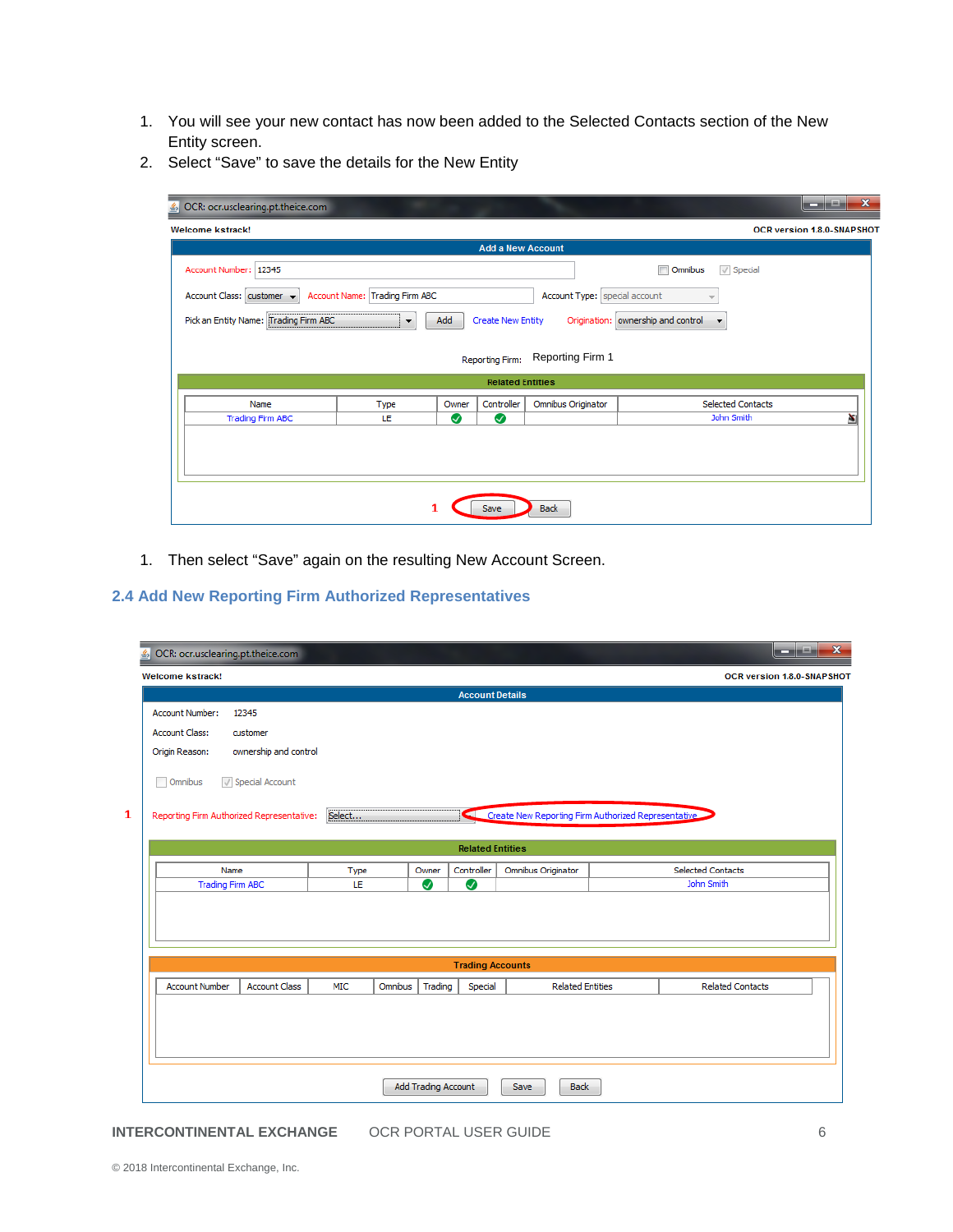1. Once you have saved the entity information, Reporting Firms must assign a Reporting Firm Authorized Representative that will serve as primary contact for the Exchange when further questions or information is needed. If a Representative has already been entered, select it from the dropdown. If not, select "Create New Reporting Firm Authorized Representative".

|                | <u> ≰</u> OCR: ocr.usclearing.pt.theice.com |                                          |                           |                                    | x<br>▭                     |
|----------------|---------------------------------------------|------------------------------------------|---------------------------|------------------------------------|----------------------------|
|                | <b>Welcome kstrack!</b>                     |                                          |                           |                                    | OCR version 1.8.0-SNAPSHOT |
|                |                                             |                                          | <b>Create New Contact</b> |                                    |                            |
| 1              | First Name:                                 | Robert                                   | Last Name:                | Johnson                            |                            |
|                | Middle Name:                                |                                          |                           |                                    |                            |
| $\overline{2}$ | Job Title:                                  | Reporting Analyst                        | Relationship:             |                                    |                            |
| 3              | Phone:                                      | 770-857-4700                             | Email:                    | Robert. Johnson@ReportingFirm1.com |                            |
| 4              | Employer:                                   | Reporting Firm 1                         | Name Suffix:              |                                    |                            |
| 5              | Employer NFA Id:                            |                                          | Employer LEI:             | 549300UF4R84F48NCH34               |                            |
|                |                                             | Reporting Firm Authorized Representative |                           |                                    |                            |
|                |                                             | Save<br>6                                | <b>Back</b>               |                                    |                            |

#### **2.5. Create New Reporting Firm Authorized Representatives**

- 1. Enter a First and Last Name for the contact, Middle Name is optional.
- 2. Enter the Job Title and/or Relationship to the Reporting Firm
- 3. Enter the phone number and email address
- 4. Enter the contact's Employer
- 5. Enter the Employer NFA ID (if applicable) and Employer LEI (if available)
- 6. Select "Save" once all required information is entered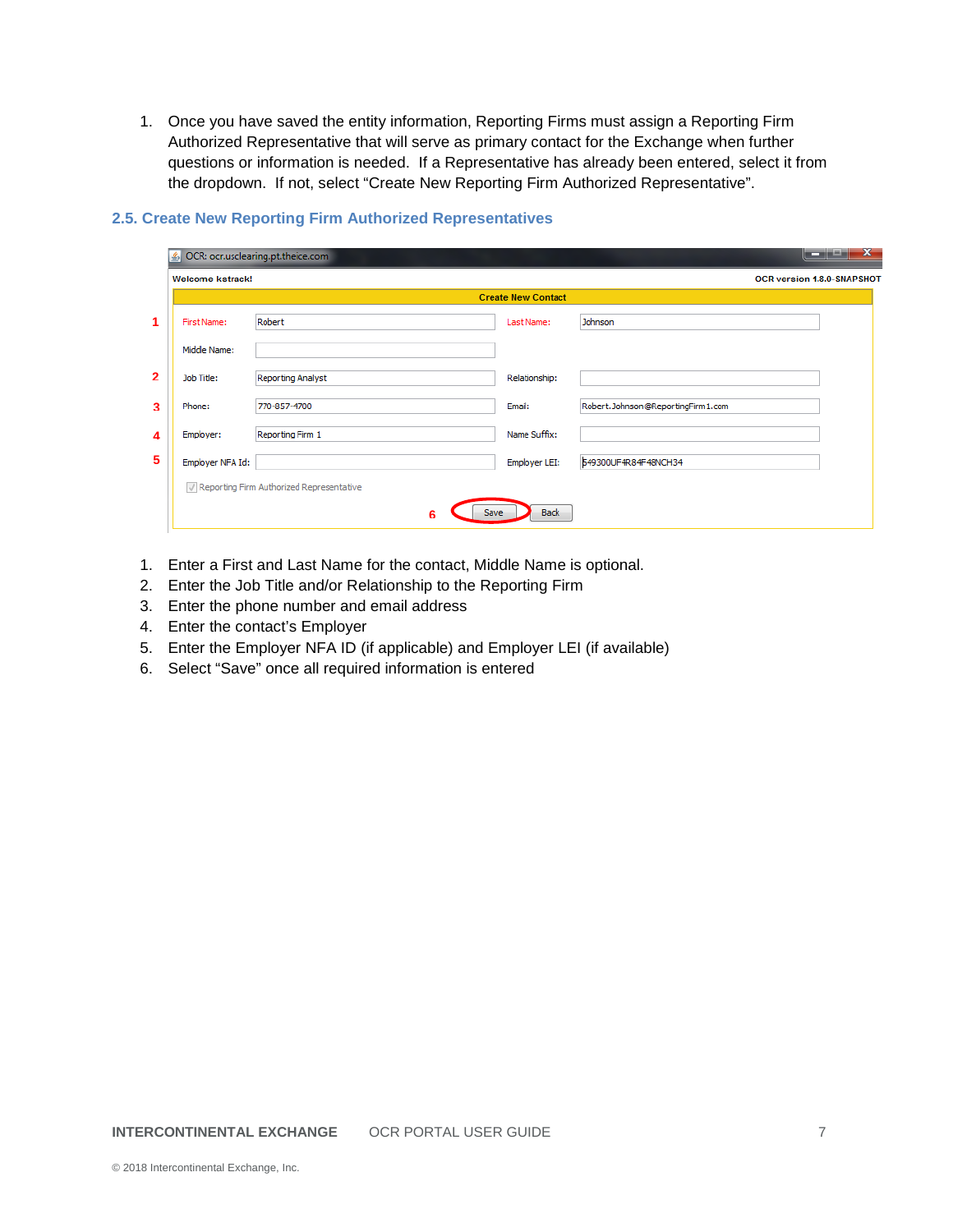#### **2.6 Confirm the Reporting Firm Authorized Representative**

| OCR: ocr.usclearing.pt.theice.com                       |                       |         |                         |                                                     |            |                          | $\mathbf{x}$<br>أتعادها    |
|---------------------------------------------------------|-----------------------|---------|-------------------------|-----------------------------------------------------|------------|--------------------------|----------------------------|
| <b>Welcome kstrack!</b>                                 |                       |         |                         |                                                     |            |                          | OCR version 1.8.0-SNAPSHOT |
|                                                         |                       |         | <b>Account Details</b>  |                                                     |            |                          |                            |
| <b>Account Number:</b><br>12345                         |                       |         |                         |                                                     |            |                          |                            |
| <b>Account Class:</b><br>customer                       |                       |         |                         |                                                     |            |                          |                            |
| ownership and control<br>Origin Reason:                 |                       |         |                         |                                                     |            |                          |                            |
| √ Special Account<br>Omnibus                            |                       |         |                         |                                                     |            |                          |                            |
| Reporting Firm Authorized Representative Robert Johnson |                       |         |                         | Create New Reporting Firm Authorized Representative |            |                          |                            |
|                                                         |                       |         | <b>Related Entities</b> |                                                     |            |                          |                            |
| Name                                                    | Type                  | Owner   | Controller              | Omnibus Originator                                  |            | <b>Selected Contacts</b> |                            |
| <b>Trading Firm ABC</b>                                 | LE                    | ✔       | ✔                       |                                                     | John Smith |                          |                            |
|                                                         |                       |         |                         |                                                     |            |                          |                            |
|                                                         |                       |         | <b>Trading Accounts</b> |                                                     |            |                          |                            |
| <b>Account Class</b><br><b>Account Number</b>           | Omnibus<br><b>MIC</b> | Trading | Special                 | <b>Related Entities</b>                             |            | <b>Related Contacts</b>  |                            |
|                                                         |                       |         |                         |                                                     |            |                          |                            |
| <b>Add Trading Account</b><br>Save<br><b>Back</b>       |                       |         |                         |                                                     |            |                          |                            |

- 1. You will see the newly created Reporting Firm Authorized Representative selected in the dropdown.
- 2. Next, select "Add Trading Account" to identify the trading accounts that aggregate into the Special Account.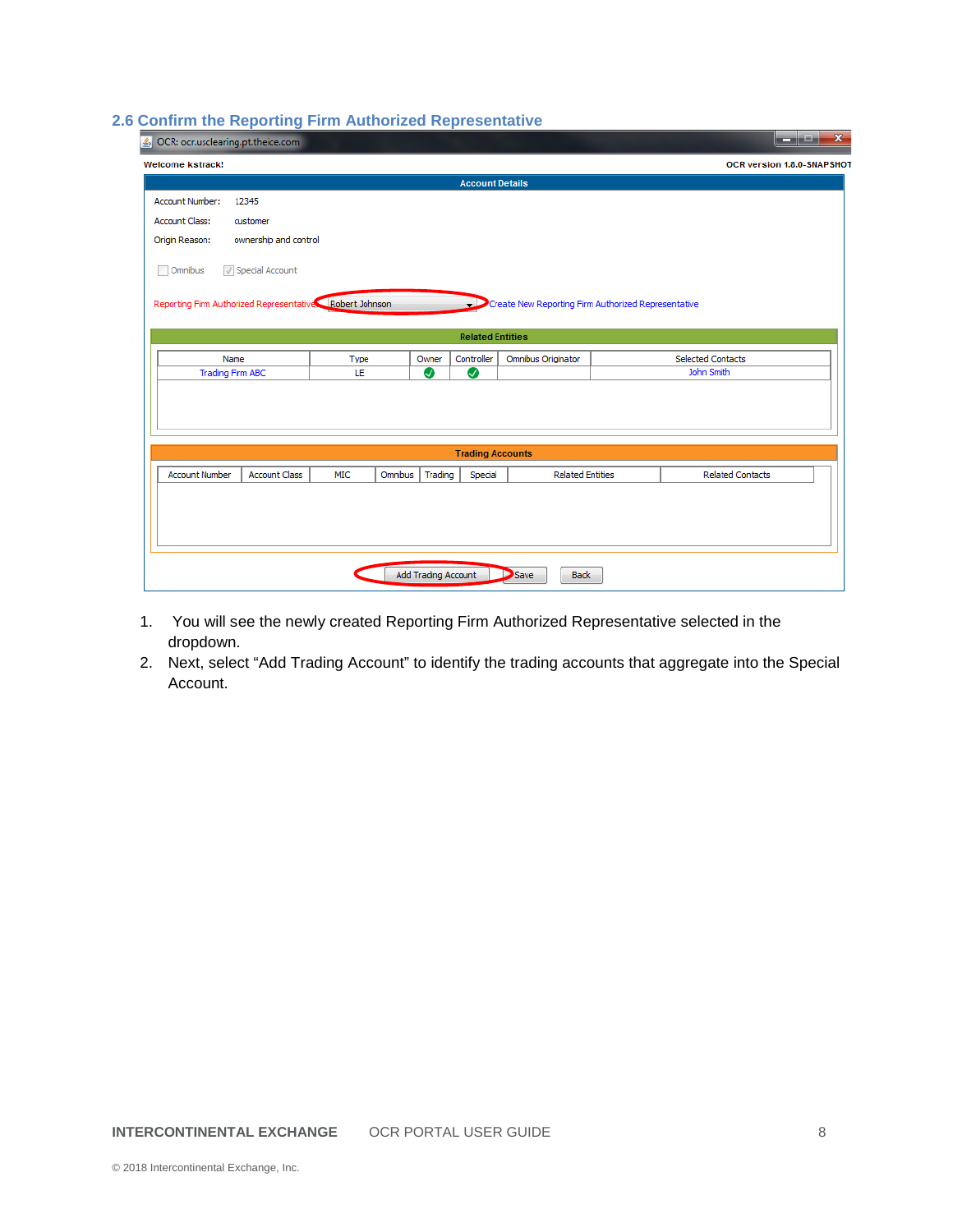#### **2.7 New Trading Account**

| S OCR: ocr.usclearing.pt.theice.com                                                                                                                                                                                                                                                                                                                                                                                                                                                                                               | $\mathbf{x}$<br>and a state of |
|-----------------------------------------------------------------------------------------------------------------------------------------------------------------------------------------------------------------------------------------------------------------------------------------------------------------------------------------------------------------------------------------------------------------------------------------------------------------------------------------------------------------------------------|--------------------------------|
| <b>Welcome kstrack!</b>                                                                                                                                                                                                                                                                                                                                                                                                                                                                                                           | OCR version 1.8.0-SNAPSHOT     |
| <b>Create New Trading Account</b>                                                                                                                                                                                                                                                                                                                                                                                                                                                                                                 |                                |
| Account Number: ABC12345<br>Omnibus                                                                                                                                                                                                                                                                                                                                                                                                                                                                                               | $\sqrt{}$ Trading              |
| Account Name: Trading Firm ABC - Desk 1<br>Account Class: customer -                                                                                                                                                                                                                                                                                                                                                                                                                                                              |                                |
| Add<br>Pick an Entity Name: Trading Firm ABC<br>Origination: ownership and control<br><b>Create New Entity</b><br>۰                                                                                                                                                                                                                                                                                                                                                                                                               |                                |
| Selected Reporting Markets:<br><b>Reporting Markets:</b>                                                                                                                                                                                                                                                                                                                                                                                                                                                                          |                                |
| CREDITEX GROUP INCORPORATED<br>۸<br><b>ICE FUTURES EUROPE</b><br>Add<br>CREDITEX SECURITIES CORPORATION<br><b>ICE FUTURES SINGAPORE</b><br>티<br><b>ICE FUTURES EUROPE</b><br>>><br>ICE FUTURES U.S.<br>ICE FUTURES EUROPE - AGRICULTURAL PRODUCTS DIVISION<br>ICE FUTURES U.S. ENERGY DIVISION<br>Remove<br>ICE FUTURES EUROPE - EQUITY PRODUCTS DIVISION<br>ICE FUTURES EUROPE - EUROPEAN UTILITIES DIVISION<br><<<br>ICE FUTURES EUROPE - FINANCIAL PRODUCTS DIVISION<br>ICE FUTURES EUROPE - OIL AND REFINED PRODUCTS DIVISION |                                |
| <b>Account Short Codes:</b>                                                                                                                                                                                                                                                                                                                                                                                                                                                                                                       |                                |
| ABC12345<br>Add<br>>><br>New Account Short Code:<br>Remove<br>*use Account Number if short codes are not available<br><<                                                                                                                                                                                                                                                                                                                                                                                                          |                                |
| Reporting Firm 1<br><b>Reporting Firm</b>                                                                                                                                                                                                                                                                                                                                                                                                                                                                                         |                                |
|                                                                                                                                                                                                                                                                                                                                                                                                                                                                                                                                   |                                |
| <b>Related Entities</b>                                                                                                                                                                                                                                                                                                                                                                                                                                                                                                           |                                |
| <b>Selected Contacts</b><br>Controller<br>Omnibus Originator<br>Name<br>Type<br>Owner                                                                                                                                                                                                                                                                                                                                                                                                                                             |                                |
| <b>Back</b><br>Save                                                                                                                                                                                                                                                                                                                                                                                                                                                                                                               |                                |

- 1. Enter the Trading Account Number
- 2. Select the Account Class (House or Customer)
- 3. Enter the Trading Account Name
- 4. Ensure the correct Entity Name is selected in the dropdown. If not, select the appropriate entity or select "Create New Entity".
- 5. Select the Trading Account Origination (Owner, Omnibus, Control, Ownership and Control)
- 6. Select the all the appropriate Reporting Markets
- 7. Enter the Account Short Code (note: use Account Number if a short code is not used)
- 8. Select "Save"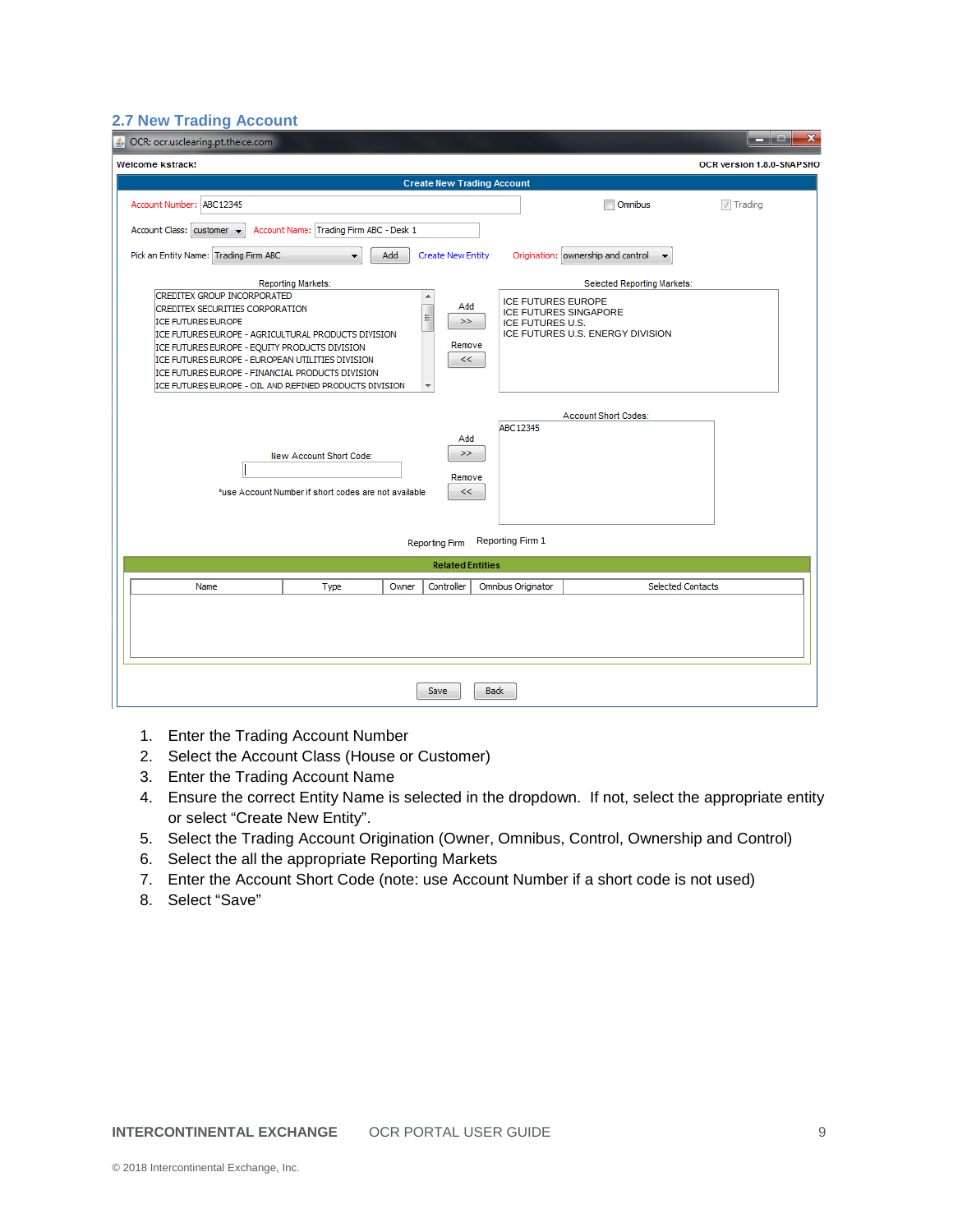#### **2.8 Confirm Your Entries**

| OCR: ocr.usclearing.pt.theice.com<br>画    |                                                   |                |         |                         |                                                     |  |                          | أتقارض<br>$\overline{\mathbf{x}}$ |
|-------------------------------------------|---------------------------------------------------|----------------|---------|-------------------------|-----------------------------------------------------|--|--------------------------|-----------------------------------|
| Welcome kstrack!                          |                                                   |                |         |                         |                                                     |  |                          | OCR version 1.8.0-SNAPSHO         |
|                                           |                                                   |                |         | <b>Account Details</b>  |                                                     |  |                          |                                   |
| <b>Account Number:</b>                    | 12345                                             |                |         |                         |                                                     |  |                          |                                   |
| <b>Account Class:</b>                     | customer                                          |                |         |                         |                                                     |  |                          |                                   |
| Origin Reason:                            | ownership and control                             |                |         |                         |                                                     |  |                          |                                   |
|                                           |                                                   |                |         |                         |                                                     |  |                          |                                   |
| Omnibus                                   | √ Special Account                                 |                |         |                         |                                                     |  |                          |                                   |
|                                           |                                                   |                |         |                         |                                                     |  |                          |                                   |
| Reporting Firm Authorized Representative: |                                                   | Robert Johnson |         | ×.                      | Create New Reporting Firm Authorized Representative |  |                          |                                   |
|                                           |                                                   |                |         |                         |                                                     |  |                          |                                   |
|                                           |                                                   |                |         | <b>Related Entities</b> |                                                     |  |                          |                                   |
| Name                                      |                                                   | Type           | Owner   | Controller              | Omnibus Originator                                  |  | <b>Selected Contacts</b> |                                   |
| <b>Trading Firm ABC</b>                   |                                                   | LE             | Ø       | ✔                       |                                                     |  | John Smith               |                                   |
|                                           |                                                   |                |         |                         |                                                     |  |                          |                                   |
|                                           |                                                   |                |         |                         |                                                     |  |                          |                                   |
|                                           |                                                   |                |         |                         |                                                     |  |                          |                                   |
|                                           |                                                   |                |         | <b>Trading Accounts</b> |                                                     |  |                          |                                   |
|                                           |                                                   |                |         |                         |                                                     |  |                          |                                   |
| <b>Account Number</b>                     | <b>Account Class</b>                              | <b>MIC</b>     | Omnibus | Trading<br>Special      | <b>Related Entities</b>                             |  | <b>Related Contacts</b>  |                                   |
| ABC12345                                  | c                                                 |                |         | Ø                       |                                                     |  |                          |                                   |
|                                           |                                                   |                |         |                         |                                                     |  |                          |                                   |
|                                           |                                                   |                |         |                         |                                                     |  |                          |                                   |
|                                           |                                                   |                |         |                         |                                                     |  |                          |                                   |
|                                           | <b>Add Trading Account</b><br><b>Back</b><br>Save |                |         |                         |                                                     |  |                          |                                   |

Confirm the addition of the Trading Account.

- 1. Continue adding all related Trading Accounts by selecting "Add Trading Account".
- 2. Once complete, select "Save".

If you have entered a new account, once you select "Save", you will see a confirmation message that the account was successfully saved.



If you updated an existing account, you will be prompted to save the existing account.

| Confirm |                                                                              |
|---------|------------------------------------------------------------------------------|
|         | You are about to save an existing account. Are you sure you want to proceed? |
|         | No                                                                           |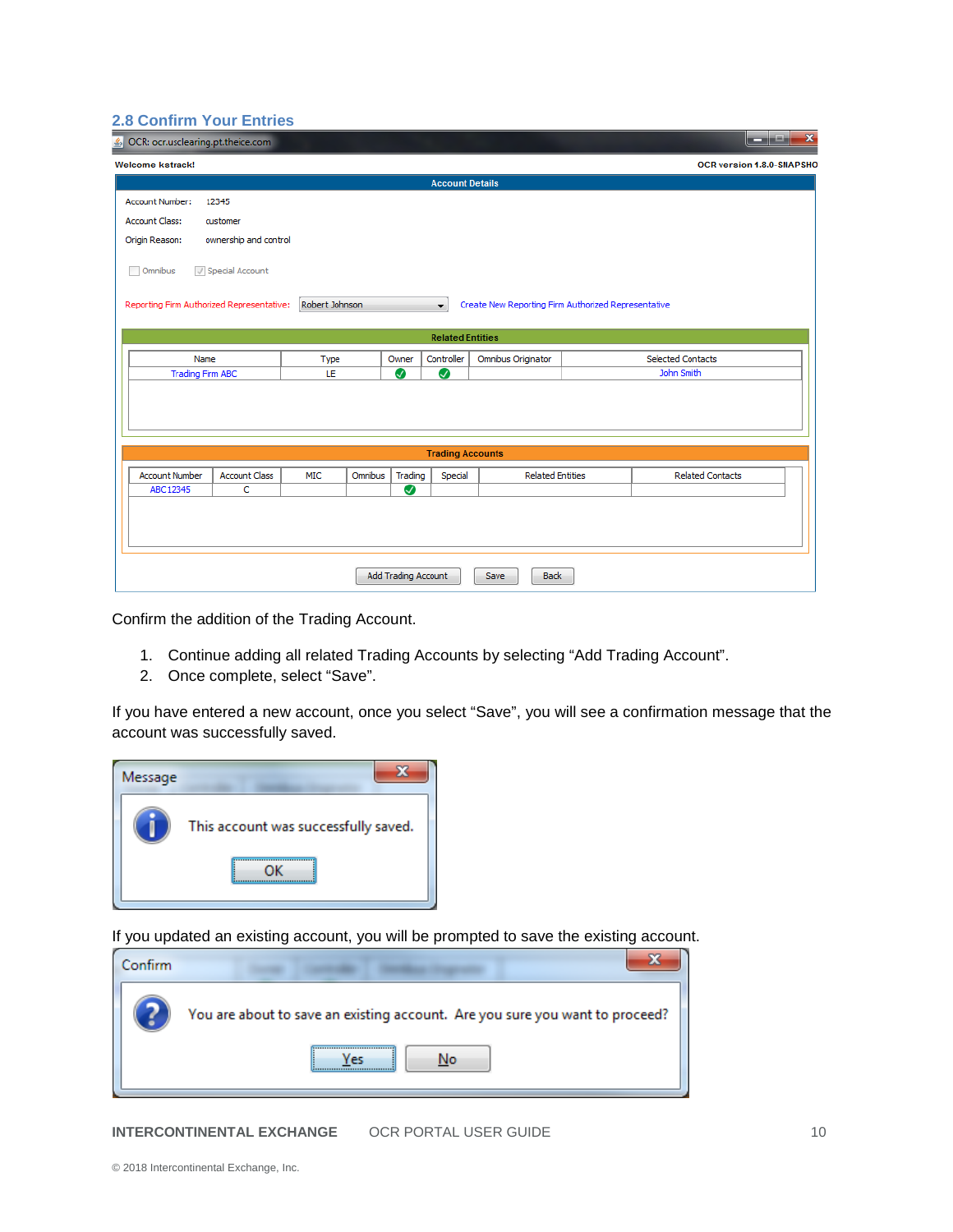Once complete, you will see the newly added 102-A form listed under the Recent Submissions. If any changes are needed to the recently entered account, select the corresponding Special Account number to edit the entry.

|            |                                                                        |       | <b>Recent Submissions</b>           |                               | Refresh |  |  |
|------------|------------------------------------------------------------------------|-------|-------------------------------------|-------------------------------|---------|--|--|
| Name       | Date/Time<br>Channel<br>Reporting Firm<br>Account                      |       |                                     |                               |         |  |  |
| Form 102-A | Web                                                                    | 12345 | Reporting Firm 1                    | 2018-04-19T07:31:25.281-05:00 | ✅       |  |  |
|            |                                                                        |       | <b>New Submissions</b>              |                               |         |  |  |
|            | Form 102-A<br>Identification & reporting of a Special Account          |       |                                     |                               |         |  |  |
|            | Form 102-B<br>Identification & reporting of a Volume Threshold Account |       |                                     |                               |         |  |  |
|            |                                                                        |       |                                     |                               |         |  |  |
|            | Form 102-S<br>Identification & reporting of a Consolidated Account     |       |                                     |                               |         |  |  |
|            | <b>Upload XML File</b><br>Upload an XML file for processing            |       |                                     |                               |         |  |  |
|            |                                                                        |       | View/Edit Previously Submitted Data | <b>Exceptions Log</b>         |         |  |  |

Contacts

# **3. New Omnibus Account**

Accounts

| OCR: ocr.usclearing.pt.theice.com |                                                |       |                          |                               |                                                            | $\Box$ $\times$<br>- 1 |
|-----------------------------------|------------------------------------------------|-------|--------------------------|-------------------------------|------------------------------------------------------------|------------------------|
| Welcome kstrack!                  |                                                |       |                          |                               | OCR version 1.8.0-SNAPSHOT                                 |                        |
|                                   |                                                |       | <b>Add a New Account</b> |                               |                                                            |                        |
| Account Number: Omni5678          |                                                |       |                          |                               | $\triangledown$ Special<br>$\overline{\mathbf{v}}$ Omnibus |                        |
| Account Class: customer =         | Account Name: Foreign Broker A - Customer Omni |       |                          | Account Type: special account | $\overline{\phantom{m}}$                                   |                        |
| Pick an Entity Name: Select       | $\overline{\phantom{a}}$                       | Add   | <b>Create New Entity</b> | Origination: omnibus          | ▼                                                          |                        |
|                                   |                                                |       | Reporting Firm:          | Reporting Firm 1              |                                                            |                        |
|                                   |                                                |       | <b>Related Entities</b>  |                               |                                                            |                        |
| Name                              | Type                                           | Owner | Controller               | Omnibus Originator            | Selected Contacts                                          |                        |
| Foreign Broker A                  | LE                                             |       |                          | Ø                             | Pierre Smith                                               | N                      |
|                                   |                                                |       |                          |                               |                                                            |                        |
|                                   |                                                |       | Save                     | <b>Back</b>                   |                                                            |                        |

- 1. Enter the Omnibus Account which has been/will be submitted on the Large Trader file submission. (In this case, we have entered in an example of Omni5678)
- 2. By default, Special Account is selected as the Account Type. Change this by selecting "Omnibus Account".

**INTERCONTINENTAL EXCHANGE OCR PORTAL USER GUIDE 11 CONTRACT AND ALL STATES AND RESPONSE 11**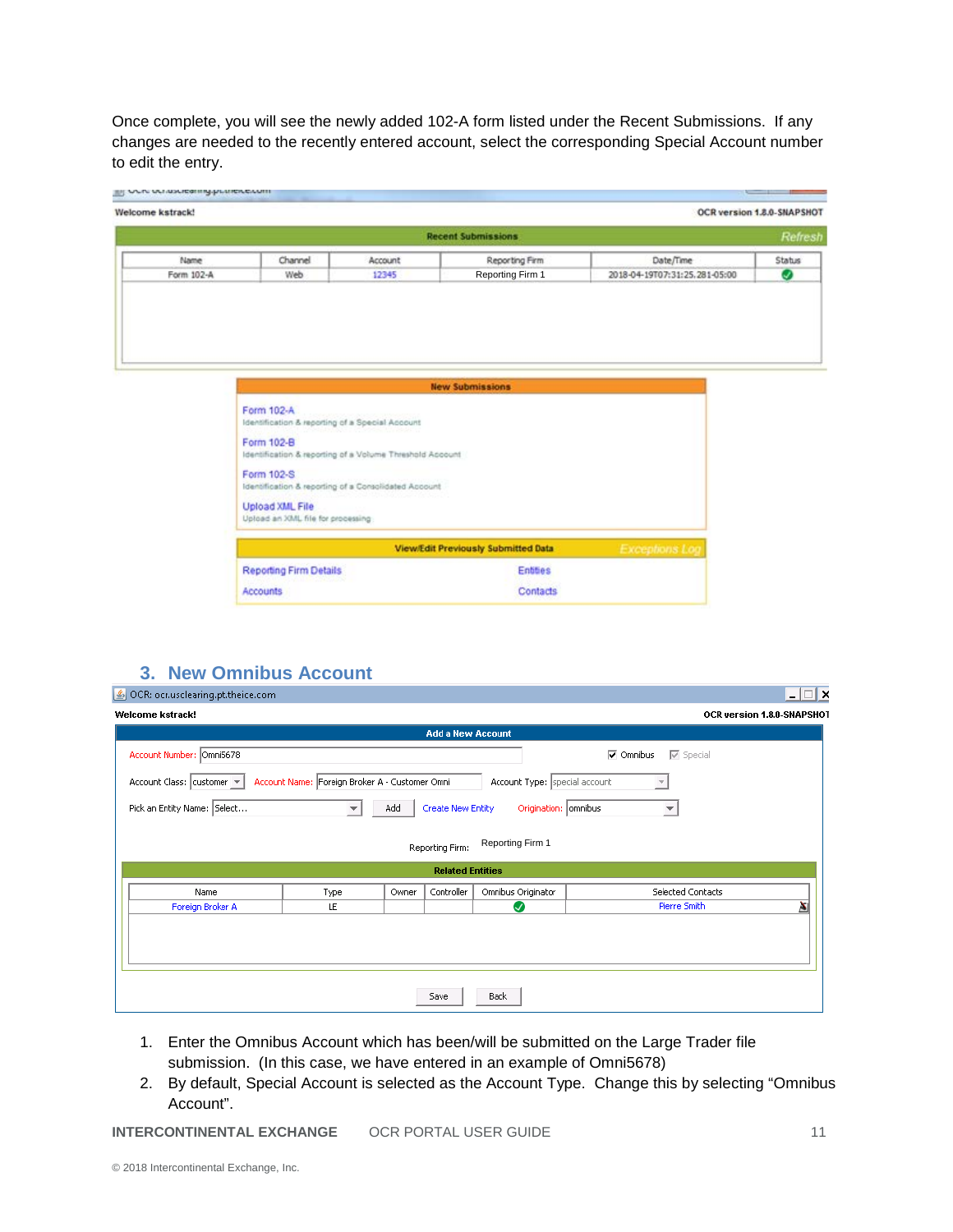- 3. Select the Account Class of either House or Customer
- 4. Enter the Account Name (i.e. Trading Firm ABC)
- 5. If an owner or controller of the Account has previously been entered, select it from the "Pick an Entity Name" drop down. If a new entity is needed, select "Create New Entity" and follow the steps in the next section.
- 6. Select the appropriate Origination type from Control, Omnibus, Owner, Ownership and Control. (e.g. the most common is "Ownership and Control")

#### **3.1 Create a New Entity**

|   | 6 OCR: ocr.usclearing.pt.theice.com | $\overline{a}$                                                                                                                             |
|---|-------------------------------------|--------------------------------------------------------------------------------------------------------------------------------------------|
|   | Welcome kstrack!                    | OCR version 1.8.0-SNAPSHOT                                                                                                                 |
|   |                                     | <b>Entity Details</b>                                                                                                                      |
| 1 | Type:                               | Controller<br>√ Omnibus Originator<br>legal entity<br>$2^{\Box \text{Owner}}$<br>$\Box$ Reporter<br>$\overline{\mathbf{v}}$                |
| 3 | Legal Entity Name:                  | Foreign Broker A<br>*Select Owner, Controller, or Omnibus Originator                                                                       |
| 4 | Street:                             | 20 Rue Glace                                                                                                                               |
|   | City:                               | Paris<br>State:                                                                                                                            |
|   | Country:                            | Postal Code:<br>75001<br>France                                                                                                            |
| 5 | NFA ID:                             | 549300UF4R84F48NCH34<br>LEI:                                                                                                               |
| 6 | Website:                            | www.foreignbrokera.com<br>*Enter a Legal Entity Name, NFA ID, or LEI                                                                       |
| 7 |                                     | □ FCM □ CM  V FB   Swap Dealer   Other<br>Other Description:                                                                               |
| 8 | Client Reporting Issue:             | All trading account controller information is available and reported on form<br>Foreign Privacy Exception<br>┍<br>$\overline{\phantom{a}}$ |
|   |                                     | Select contacts for this account:                                                                                                          |
|   |                                     | Available Contacts:<br>Selected Contacts:                                                                                                  |
|   |                                     | Pierre Smith<br>Add                                                                                                                        |
|   |                                     | >>                                                                                                                                         |
|   |                                     | Remove                                                                                                                                     |
|   |                                     | <<                                                                                                                                         |
|   |                                     |                                                                                                                                            |
|   |                                     | 9<br>Create a New Contact                                                                                                                  |
|   |                                     |                                                                                                                                            |
|   |                                     | <b>Back</b><br>Save                                                                                                                        |

- 1. Select the Type of Entity (Legal Entity or Natural Person)
- 2. Select the Entity as an Omnibus Originator
- 3. Enter the Name of the Entity (e.g. Foreign Broker A)
- 4. Enter the address of the Entity
- 5. Enter the NFA ID or LEI if applicable
- 6. Enter the website for the Entity if available
- 7. Check the type of firm (e.g.  $FB =$  Foreign Broker)
- 8. Select whether the any of the requested information is unavailable due to a Foreign Privacy Exception.
- 9. Add a contact for the Entity or if a new contact is needed, select "Create a New Contact".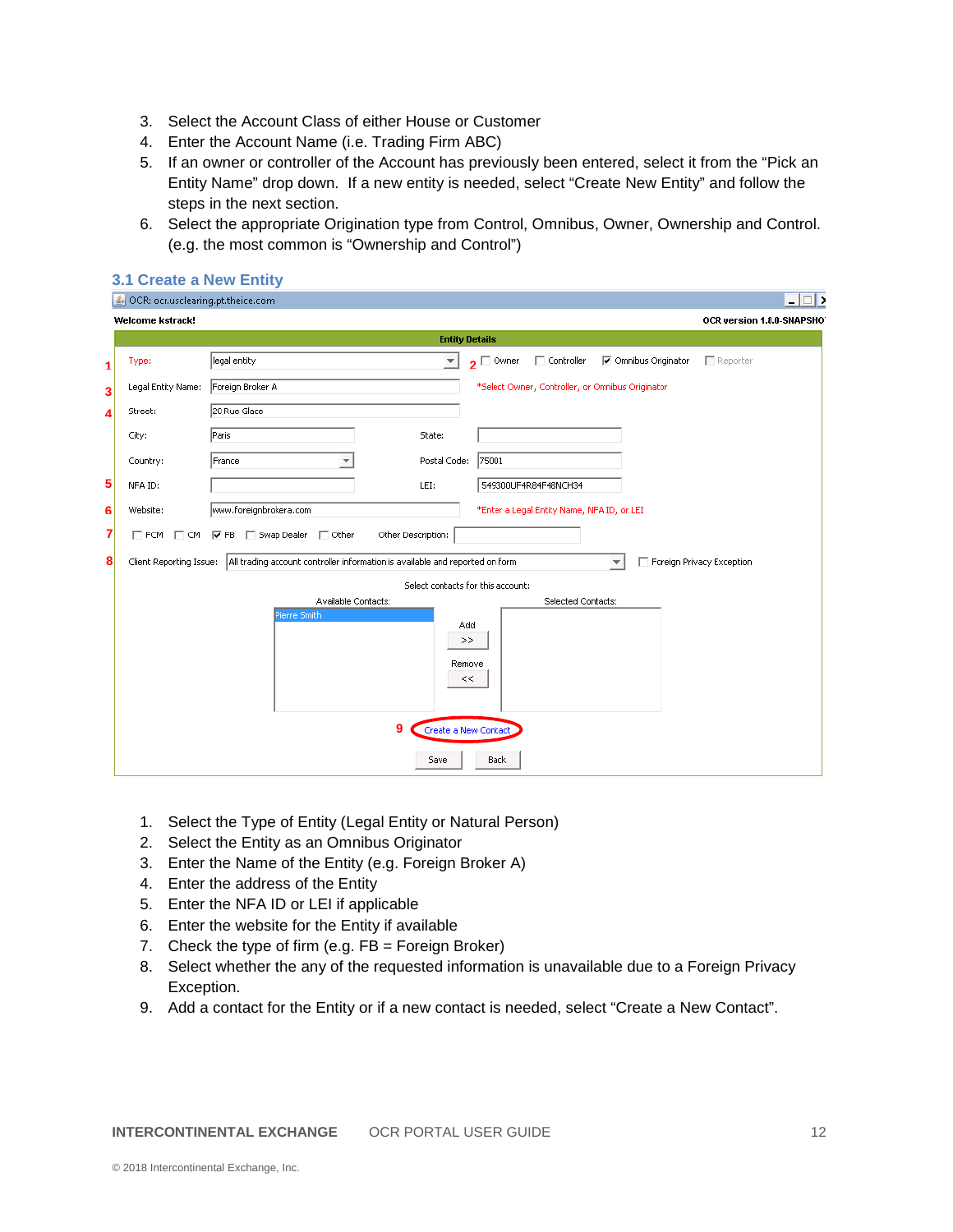#### **3.2 New Contact**

|   |                  | OCR: ocr.usclearing.pt.theice.com |                           |                                 | – ∣⊡∣ × |
|---|------------------|-----------------------------------|---------------------------|---------------------------------|---------|
|   | Welcome kstrack! |                                   |                           | OCR version 1.8.0-SNAPSHOT      |         |
|   |                  |                                   | <b>Create New Contact</b> |                                 |         |
| 1 | First Name:      | Pierre                            | Last Name:                | Smith                           |         |
|   | Middle Name:     |                                   |                           |                                 |         |
| 2 | Job Title:       | Account Executive                 | Relationship:             |                                 |         |
| 3 | Phone:           | 4402074293003                     | Email:                    | Pierre.Smith@foreignbrokera.com |         |
| 4 | Employer:        | Foreign Broker A                  | Name Suffix:              |                                 |         |
| 5 | Employer NFA Id: |                                   | Employer LEI:             | 549300UF4R84F48NCH34            |         |
|   |                  |                                   |                           |                                 |         |
|   |                  | 6<br>Save                         | <b>Back</b>               |                                 |         |

- 1. Enter a First and Last Name for the contact, Middle Name is optional.
- 2. Enter the Job Title and/or Relationship to the firm
- 3. Enter the phone number and email address
- 4. Enter the contact's Employer
- 5. Enter the individual's NFA ID (if applicable) and their Employer's LEI if available
- 6. Select "Save" once all required information is entered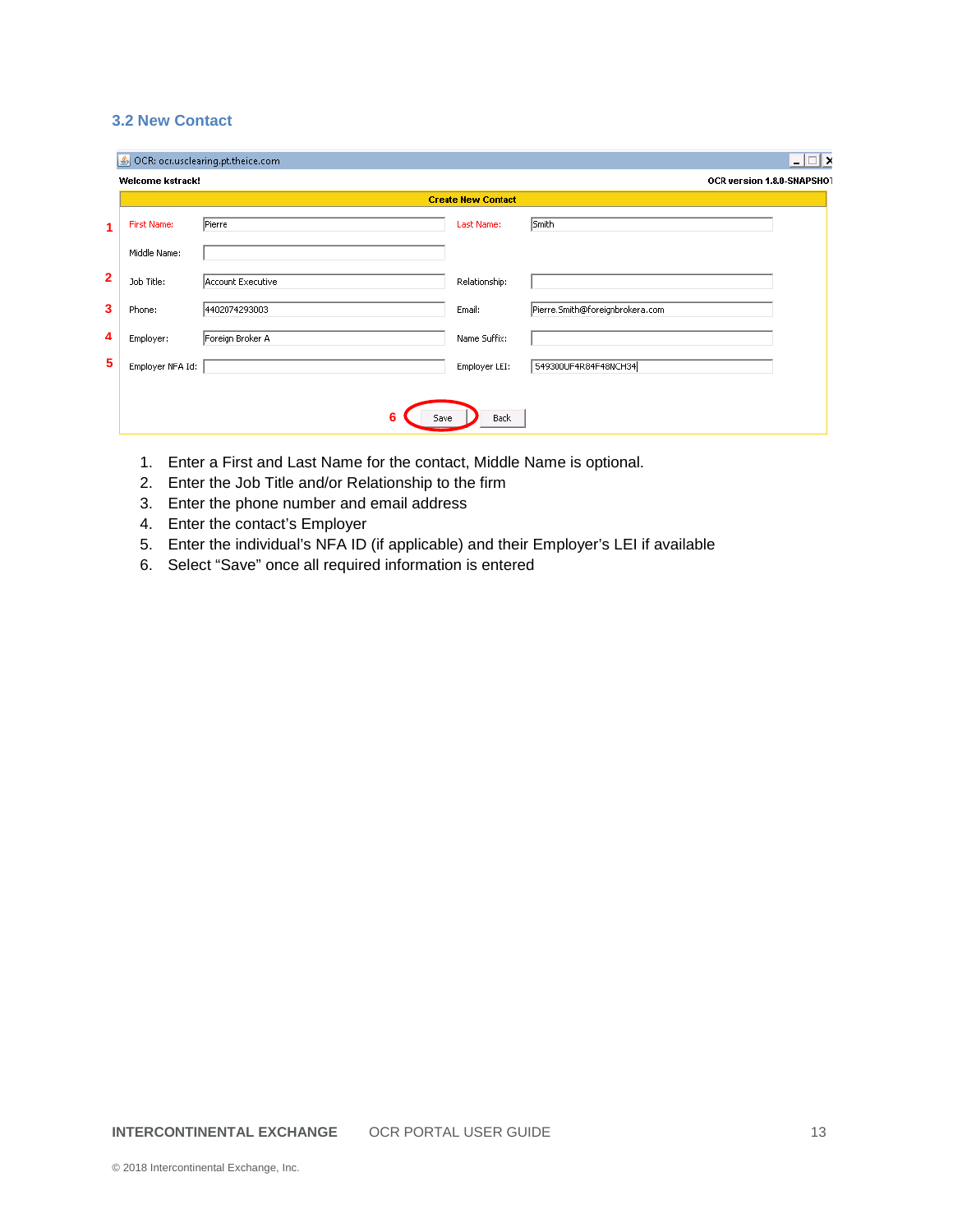#### **3.3 Confirm Entries**

| OCR: ocr.usclearing.pt.theice.com                                      | $\square$ $\times$                                                                                                                    |  |  |  |  |  |  |  |
|------------------------------------------------------------------------|---------------------------------------------------------------------------------------------------------------------------------------|--|--|--|--|--|--|--|
| Welcome kstrack!                                                       | OCR version 1.8.0-SNAPSHOT                                                                                                            |  |  |  |  |  |  |  |
|                                                                        | <b>Entity Details</b>                                                                                                                 |  |  |  |  |  |  |  |
| Type:                                                                  | <b>V</b> Omnibus Originator<br>legal entity<br>$\Box$ Owner<br>$\Box$ Controller<br>$\Box$ Reporter<br>▼                              |  |  |  |  |  |  |  |
| Legal Entity Name:                                                     | Foreign Broker A<br>*Select Owner, Controller, or Omnibus Originator                                                                  |  |  |  |  |  |  |  |
| Street:                                                                | 20 Rue Glace                                                                                                                          |  |  |  |  |  |  |  |
| City:                                                                  | Paris<br>State:                                                                                                                       |  |  |  |  |  |  |  |
| Country:                                                               | Postal Code:<br>75001<br>France<br>$\overline{\phantom{a}}$                                                                           |  |  |  |  |  |  |  |
| NFA ID:                                                                | 549300UF4R84F48NCH34<br>LEI:                                                                                                          |  |  |  |  |  |  |  |
| Website:                                                               | www.foreignbrokera.com<br>*Enter a Legal Entity Name, NFA ID, or LEI                                                                  |  |  |  |  |  |  |  |
|                                                                        | □ FCM □ CM   V FB □ Swap Dealer □ Other<br>Other Description:                                                                         |  |  |  |  |  |  |  |
| Client Reporting Issue:                                                | All trading account controller information is available and reported on form<br>Foreign Privacy Exception<br>$\overline{\phantom{a}}$ |  |  |  |  |  |  |  |
|                                                                        | Select contacts for this account:                                                                                                     |  |  |  |  |  |  |  |
| Available Contacts:<br>Selected Contacts:<br>Pierre Smith<br>Add<br>>> |                                                                                                                                       |  |  |  |  |  |  |  |
| Remove<br><<                                                           |                                                                                                                                       |  |  |  |  |  |  |  |
|                                                                        | Create a New Contact                                                                                                                  |  |  |  |  |  |  |  |
|                                                                        | 2<br>Back<br>Save                                                                                                                     |  |  |  |  |  |  |  |

- 1. You will see your new contact has now been added to the Selected Contacts section of the New Entity screen.
- 2. Select "Save" to save the details for the New Entity

| OCR: ocr.usclearing.pt.theice.com |                                                |                          |                                 |                                        | $\Box$ |
|-----------------------------------|------------------------------------------------|--------------------------|---------------------------------|----------------------------------------|--------|
| Welcome kstrack!                  |                                                |                          |                                 | OCR version 1.8.0-SNAPSHOT             |        |
|                                   |                                                | <b>Add a New Account</b> |                                 |                                        |        |
| Account Number: Omni5678          |                                                |                          |                                 | $\sqrt{ }$ Special<br>$\nabla$ Omnibus |        |
| Account Class: customer =         | Account Name: Foreign Broker A - Customer Omni |                          | Account Type:   special account | $\overline{\mathcal{N}}$               |        |
| Pick an Entity Name: Select       | Add<br>$\overline{\phantom{a}}$                | Create New Entity        | Origination: omnibus            | $\overline{\phantom{a}}$               |        |
|                                   |                                                | Reporting Firm:          | Reporting Firm 1                |                                        |        |
|                                   |                                                | <b>Related Entities</b>  |                                 |                                        |        |
| Name                              | <b>Type</b><br>Owner                           | Controller               | Omnibus Originator              | Selected Contacts                      |        |
| Foreign Broker A                  | LE                                             |                          | ◙                               | Pierre Smith                           | ۵      |
|                                   |                                                |                          |                                 |                                        |        |
|                                   |                                                | Save                     | <b>Back</b>                     |                                        |        |

1. Then select "Save" again on the resulting New Account Screen.

**INTERCONTINENTAL EXCHANGE OCR PORTAL USER GUIDE 14**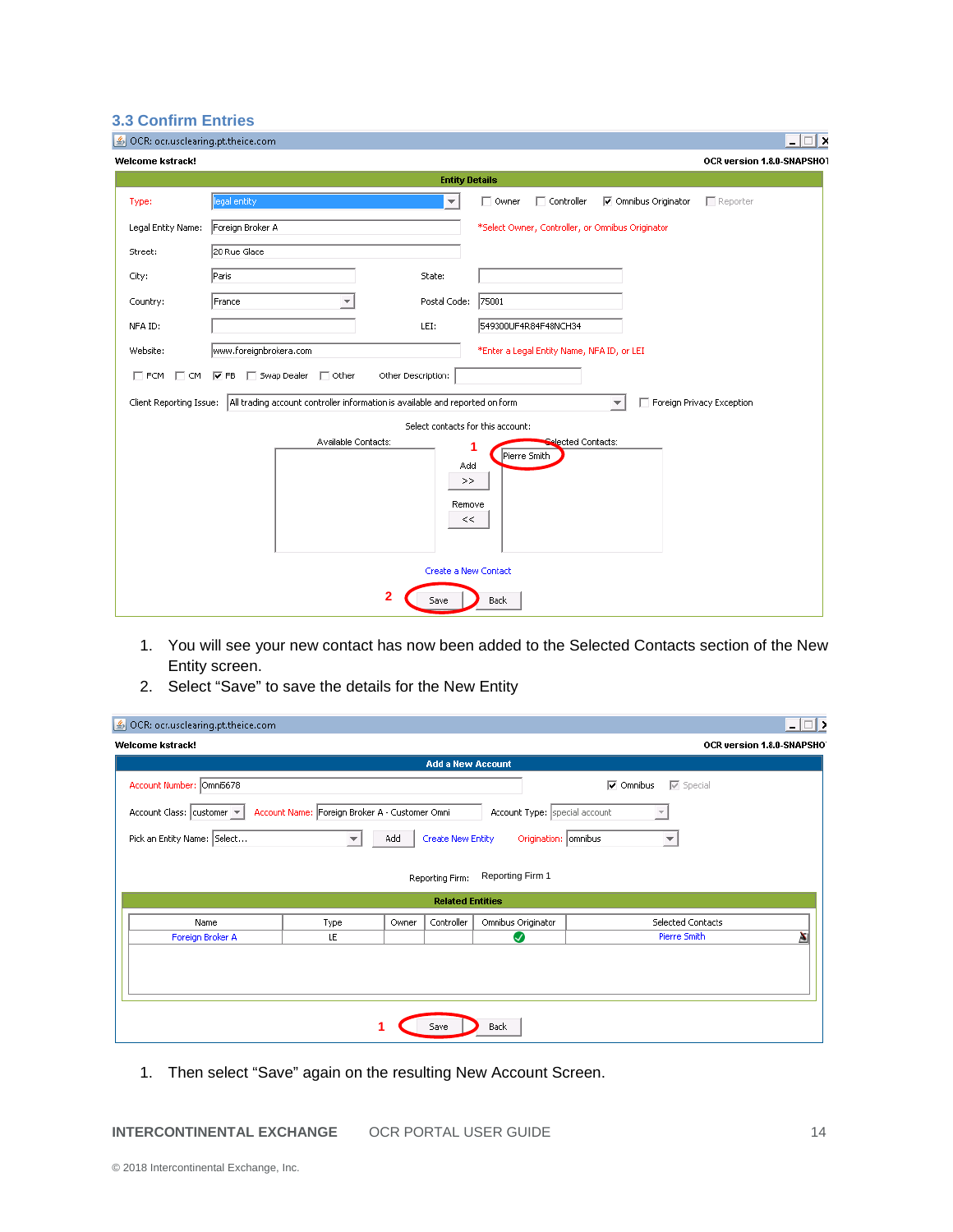#### **3.4 Select the Reporting Firm Authorized Representative**

| OCR: ocr.usclearing.pt.theice.com                        |                |                     |                         |                                                     |  |                            | $ \Box$ $\times$ |
|----------------------------------------------------------|----------------|---------------------|-------------------------|-----------------------------------------------------|--|----------------------------|------------------|
| Welcome kstrack!                                         |                |                     |                         |                                                     |  | OCR version 1.8.0-SNAPSHOT |                  |
|                                                          |                |                     | <b>Account Details</b>  |                                                     |  |                            |                  |
| Account Number:<br>Omni5678                              |                |                     |                         |                                                     |  |                            |                  |
| Account Class:<br>customer                               |                |                     |                         |                                                     |  |                            |                  |
| omnibus<br>Origin Reason:                                |                |                     |                         |                                                     |  |                            |                  |
| □ Special Account<br>$\nabla$ Omnibus                    |                |                     |                         |                                                     |  |                            |                  |
| Reporting Firm Authorized Representatives Robert Johnson |                |                     | $\mathbf{L}$            | Create New Reporting Firm Authorized Representative |  |                            |                  |
|                                                          |                |                     | <b>Related Entities</b> |                                                     |  |                            |                  |
| Name                                                     | Type           | Owner               | Controller              | Omnibus Originator                                  |  | Selected Contacts          |                  |
| Foreign Broker A                                         | LE             |                     |                         | о                                                   |  | Pierre Smith               |                  |
|                                                          |                |                     |                         |                                                     |  |                            |                  |
|                                                          |                |                     | <b>Trading Accounts</b> |                                                     |  |                            |                  |
| Account Number<br>Account Class                          | Omnibus<br>MIC | Trading             | Special                 | <b>Related Entities</b>                             |  | <b>Related Contacts</b>    |                  |
|                                                          |                |                     |                         |                                                     |  |                            |                  |
|                                                          |                | Add Trading Account |                         | Save<br><b>Back</b>                                 |  |                            |                  |

- 1. Select an existing Reporting Firm Authorized Representative from the dropdown, or create a new Reporting Firm Authorized Representative.
- 2. Next, select "Add Trading Account" to identify the trading accounts that aggregate into the Omnibus Account.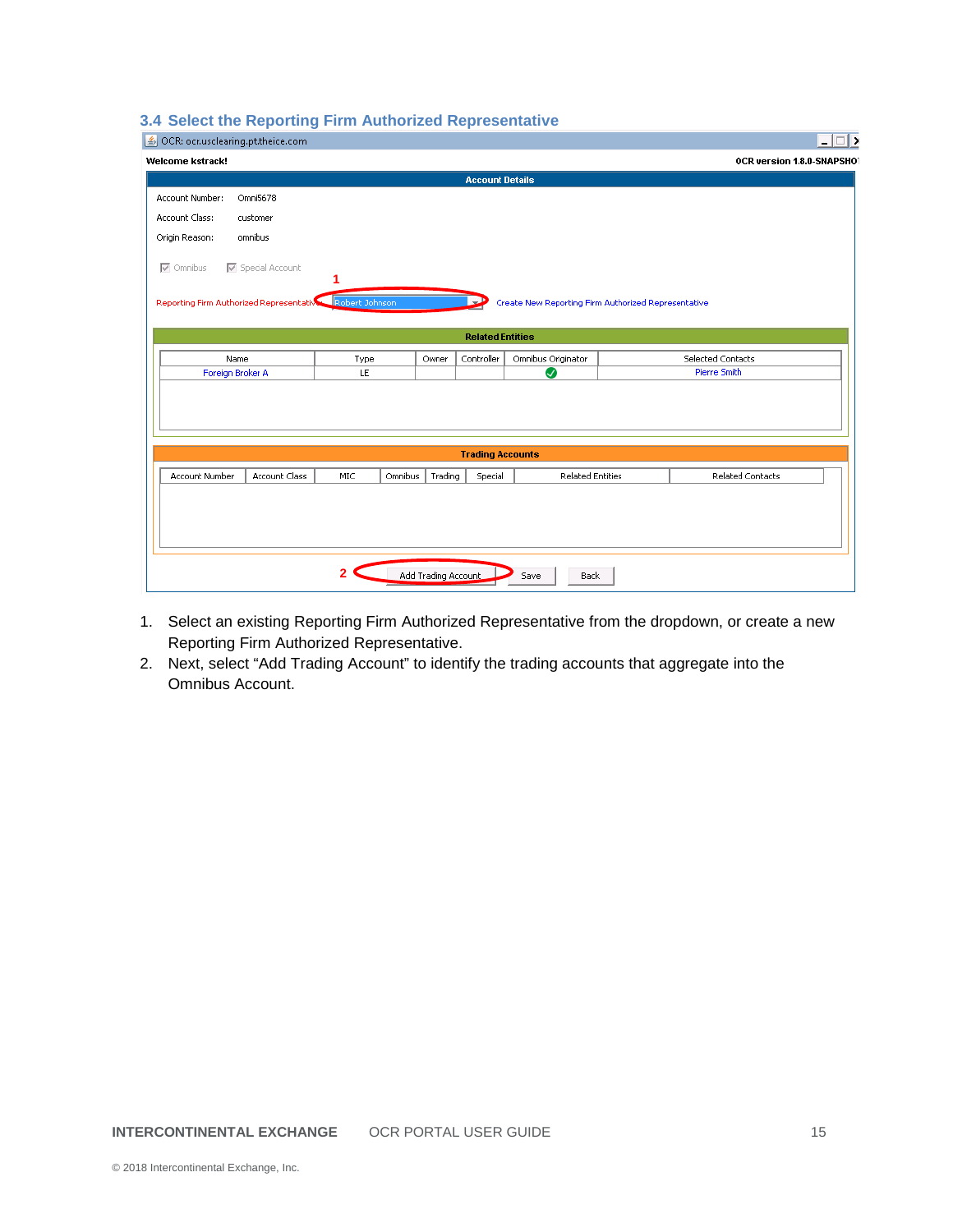#### **3.5 Add the Trading Account ("Child Omnibus Account")**

|   | – I⊡I ×<br>OCR: ocr.usclearing.pt.theice.com                                                                                                                                                                                                                                                                                                                                                                                                                                                                                                                                          |
|---|---------------------------------------------------------------------------------------------------------------------------------------------------------------------------------------------------------------------------------------------------------------------------------------------------------------------------------------------------------------------------------------------------------------------------------------------------------------------------------------------------------------------------------------------------------------------------------------|
|   | OCR version 1.8.0-SNAPSHOT<br>Welcome kstrack!                                                                                                                                                                                                                                                                                                                                                                                                                                                                                                                                        |
|   | <b>Create New Trading Account</b>                                                                                                                                                                                                                                                                                                                                                                                                                                                                                                                                                     |
| 1 | $\nabla$ Trading<br>Account Number: 9876543<br>$\nabla$ Omnibus<br>2                                                                                                                                                                                                                                                                                                                                                                                                                                                                                                                  |
| 3 | Account Name: Omni Customer 1<br>Account Class: customer =<br>$\overline{\mathbf{A}}$                                                                                                                                                                                                                                                                                                                                                                                                                                                                                                 |
| 5 | Pick an Entity Name: Trading Firm ABC<br>Origination: ownership and control<br>Add<br><b>Create New Entity</b><br>$\overline{\mathbf{v}}$<br>6                                                                                                                                                                                                                                                                                                                                                                                                                                        |
| 7 | Reporting Markets:<br>Selected Reporting Markets:<br><b>ICE FUTURES EUROPE</b><br>CREDITEX SECURITIES CORPORATION<br><b>ICE FUTURES SINGAPORE</b><br>Add<br>ICE FUTURES EUROPE - AGRICULTURAL PRODUCTS DIVISION<br><b>ICE FUTURES U.S.</b><br>ICE FUTURES EUROPE - EQUITY PRODUCTS DIVISION<br>><br>ICE FUTURES U.S. ENERGY DIVISION<br>ICE FUTURES EUROPE - EUROPEAN UTILITIES DIVISION<br>Remove<br>ICE FUTURES EUROPE - FINANCIAL PRODUCTS DIVISION<br>ICE FUTURES EUROPE - OIL AND REFINED PRODUCTS DIVISION<br><<<br>ICE FUTURES U.S. ENERGY DIVISION<br>ICE MARKETS AGRICULTURE |
| 8 | Account Short Codes:<br>9876543<br>Add<br>><br>New Account Short Code:<br>Remove<br><<<br>*use Account Number if short codes are not available<br>Reporting Firm<br>Reporting Firm 1                                                                                                                                                                                                                                                                                                                                                                                                  |
|   | <b>Related Entities</b>                                                                                                                                                                                                                                                                                                                                                                                                                                                                                                                                                               |
|   | Omnibus Originator<br>Selected Contacts<br>Controller<br>Name<br>Type<br>Owner                                                                                                                                                                                                                                                                                                                                                                                                                                                                                                        |
|   |                                                                                                                                                                                                                                                                                                                                                                                                                                                                                                                                                                                       |
|   | <b>Back</b><br>Save                                                                                                                                                                                                                                                                                                                                                                                                                                                                                                                                                                   |

- 1. Enter the Trading Account Number
- 2. Select "Omnibus"
- 3. Select the Account Class (House or Customer)
- 4. Enter the Trading Account Name (e.g. Omni Customer 1)
- 5. Ensure the correct Entity Name is selected in the dropdown. If not, select the appropriate entity or select "Create New Entity".
- 6. Select the Trading Account Origination (e.g. Ownership and Control)
- 7. Select the all the appropriate Reporting Markets
- 8. Enter the Account Short Code (note: use Account Number if a short code is not used)
- 9. Select "Save"